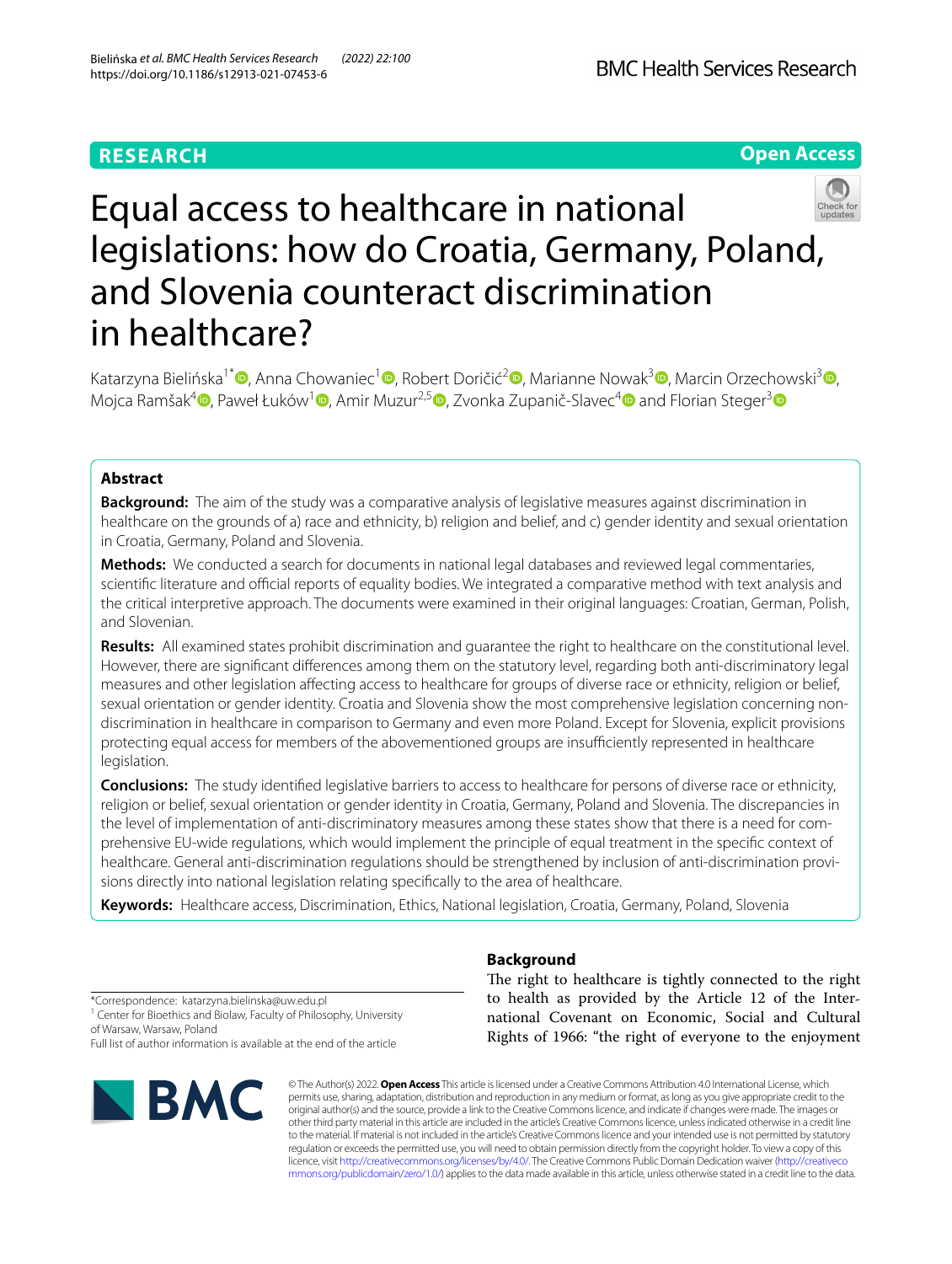of the highest attainable standard of physical and mental health".  $[1]$  $[1]$  The issue of access to healthcare as a social good sparked the interests of philosophers of social justice in the 1970s focusing on equity in healthcare understood as access to physicians, geographical proximity, and economic status. However, these discussions did not tackle the issue of diversity. Norman Daniels observed that healthcare is a special social good, as health is a condition of equal opportunities. [[2](#page-8-1)] In consequence, he considered healthcare systems as having the moral function "to help guarantee fair equality of opportunity." [[2\]](#page-8-1) (p. 41) This ethical requirement is both descriptive and normative [\[2\]](#page-8-1) (p. 57).

Later, social philosophers and ethicists shifted from healthcare as the central issue to a broader concept of equity in health, which goes beyond the mere distribution of healthcare. For example, Amartya Sen observed that health equity, is "a multidimensional concept" and ought to be seen as an aspect of the general area of social justice. [\[3](#page-8-2)] (p. 26, 31) However, he also said that "nondiscrimination in the delivery of health care" is still of vital importance. [[3](#page-8-2)] (p. 31) Such multidimensional approach was adopted in 2000 by the United Nations Committee on Economic, Social and Cultural Rights, which stated that the right to health is understood "as an inclusive right extending not only to timely and appropriate health care but also to the underlying determinants of health." [[4\]](#page-8-3) The present policy of the European Union (EU) pays special attention to the comprehensive concept of social gradient in health, which means that "people with lower education, a lower occupational class or lower income tend to die at a younger age and to have a higher prevalence of most types of health problems." [\[5\]](#page-8-4)

Drawing on Martha Nussbaum's and Sen's ideas, J.P. Ruger offers "a capability perspective" on equal access to healthcare, which is not limited to distribution of healthcare, but includes concerns about "healthcare quality, health agency, and health norms." [\[6\]](#page-8-5) (p. 92) Ruger claims that when thinking about equal access to healthcare, we should go beyond the horizon of legal norms and focus on public moral norms. [\[7\]](#page-8-6) However, she acknowledges the primary role of the state in providing "equitable and afordable health care," [[7\]](#page-8-6) (p. 335) and notes the important role of legal measures in this regard, especially in the form of "judicialization of health", as observed in Latin American states and South Africa. [[7\]](#page-8-6) (p. 235). Judicialization of health includes securing access to healthcare goods and services through litigation, which relies on the right to health. In spite of its non-systemic character and even ambiguity, this kind of action can "correct discrimination and unequal treatment." [[7\]](#page-8-6) (p. 235).

Following this approach, we will address the topic of equal access to healthcare in a multi-dimensional way.

We will focus on legal measures aimed at combating discrimination in this area based on three dimensions of diversity: a) race and ethnicity, b) religion and belief, c) gender identity and sexual orientation. These dimensions were selected due to their relevance for healthcare. [[8\]](#page-8-7)

Equity in access to healthcare and prevention of discrimination in this area in the EU is fragmented because provision and organisation of healthcare remains predominantly in the hands of the Members States. [\[8](#page-8-7)] A proposal concerning the implementation of "the principle of equal treatment between persons irrespective of religion or belief, disability, age or sexual orientation" on the EU-level was put forward in 2008, but it has not been adopted yet. [[9\]](#page-8-8) It also remains unclear how fragmented the legal situation is, since comparative analyses of the EU member states in this respect are scarce. To begin flling this gap and stimulate further research, we compared the regulatory measures of Croatia, Germany, Poland and Slovenia concerning prevention of discrimination on the basis of the abovementioned grounds. Thus, the main aim of our research was to reconstruct the regulatory landscape of each of the examined states, to reveal potential systemic barriers.

Thus the key research questions we asked were: 1) How have Croatia, Germany, Poland and Slovenia implemented specifc European Institutions' regulations with regard to access to healthcare and anti-discrimination in healthcare into their national legal frameworks? 2) How and to what extent do the national legislations of these four states address access to healthcare and anti-discrimination in healthcare, independently from the EU norms and guidelines? 3) What are the diferences among the four states under investigation with respect to access to healthcare and anti-discrimination in healthcare?

These four Member States have been chosen for several reasons. Firstly, they difer with regard to their EU membership duration, with Germany being one of the founding states, Poland and Slovenia joining the EU in 2004, and Croatia in 2013. Secondly, they difer in terms of economic development. Thirdly, their population structures vary in terms of national, religious, and ethnic minorities. Fourthly, and of particular importance from the point of view of this study, the healthcare systems in the four states differ to a large extent. The German healthcare system is based on the long tradition of the Bismarck model executed in the federal state of united lands; Croatia and Slovenia underwent reforms after they became independent from former Yugoslavia, and Poland experienced reforms after the collapse of real socialism. These are single (Croatia, Poland, and Slovenia) or multi-payer (Germany) systems based on obligatory health insurance. [[10–](#page-8-9)[13\]](#page-8-10) In Germany, co-payments are relatively limited. [[13\]](#page-8-10) In Croatia and Slovenia they are relatively high and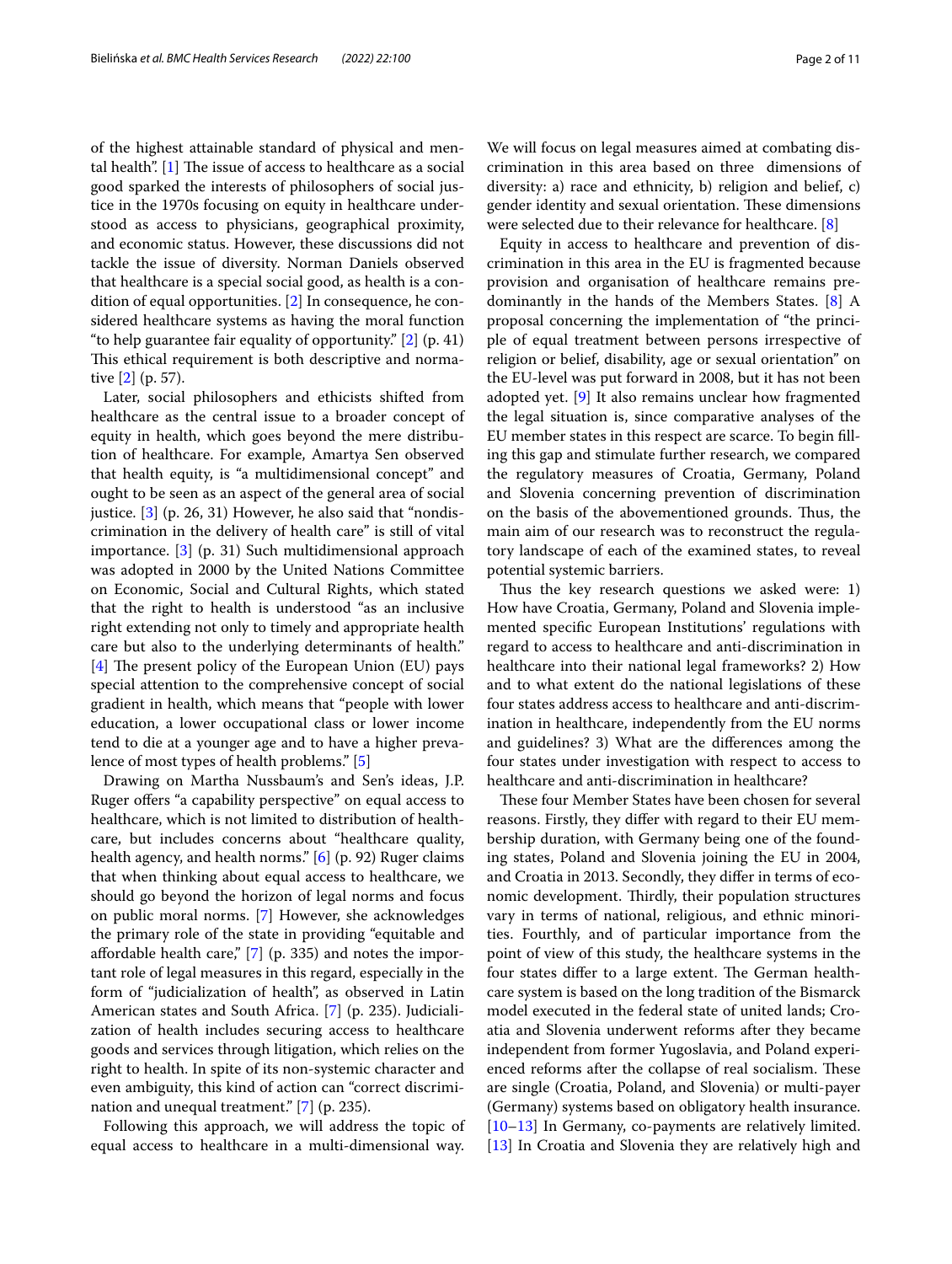can be avoided by purchasing of complementary voluntary health insurance (VHI). [[10,](#page-8-9) [12](#page-8-11), [14\]](#page-8-12) In Poland, medicines and other medical goods are co-paid [\[11](#page-8-13)] with VHI making healthcare services available outside the public system on a market basis but not for market prices. [[14](#page-8-12)] In Croatia and Poland, the public and private healthcare sectors coexist, with medical workers working for both sectors. [[10](#page-8-9), [11\]](#page-8-13)

# **Methods**

We integrated the comparative method with text analysis and critical interpretive approach. The conceptual reference point is the concept of "government-guaranteed equal access to healthcare for all." [[6\]](#page-8-5) (p. 80) "Equal access" means here equal access to adequate goods and services for all persons with diverse healthcare needs who reside on the territory of the examined state, regardless of their formal status [[15](#page-8-14)].

The analysis was designed as documentary research based on national legal documents from all four countries. The documents were identified in the national legislative collections: "Zakon.hr" for Croatia, "Gesetze im Internet" for Germany, "Legalis" for Poland, and "PISRS" for Slovenia. A core set of keywords was created: health, healthcare, discrimination, religion, belief, sexual orientation, ethnicity, gender, sex, minorities. The list was translated and adapted to the four languages (Croatian, German, Polish, and Slovenian) with respect to their linguistic specifcities, and supplemented and modifed as needed. The search was performed either with single keywords from the list or with their combinations. The search was accompanied by examination of legal commentaries, scientific literature and official reports of appropriate bodies and institutions concerning equality in healthcare, to supplement and verify the results and to provide a comprehensive understanding of and context for the issue under consideration. The documents have been analysed in their original languages: Croatian, German, Slovenian, and Polish.

# **Results**

The right to healthcare, as a positive entitlement, is constitutionally guaranteed in all examined states [[16–](#page-8-15)[22](#page-8-16)] and fnds its expression in legislations on healthcare systems in all examined states, based on insurance and providing specifc measures for certain vulnerable groups, such as pregnant persons, persons with disabilities or minors. [\[23](#page-8-17)–[27\]](#page-8-18) However, those provisions are not derived from contemporary non-discrimination concepts but are rather related to the idea of protection of the weaker.

Our results show that the issue of equity in access to healthcare in the four countries can be analysed from two conceptually diferent perspectives: the perspective of the principle of equal treatment and prohibition of discrimination, that is, the perspective of human freedoms, or negative rights, and the perspective of the right to healthcare as a social entitlement, or positive right. While the former is regulated by anti-discrimination laws, the latter fnds its expression in legislation on healthcare.

These aspects can intersect, which could potentially result in creating conditions of healthy functioning for all individuals, irrespective of their characteristics. With regard to the quality of healthcare, individual's agency, and societal norms, this intersection could ensure health capabilities, as understood by Ruger [[6,](#page-8-5) [7](#page-8-6)].

Implementation of anti-discriminatory regulations in healthcare is required only by the Council Directive 2000/43/EC of 29 June 2000 implementing the principle of equal treatment between persons irrespective of racial or ethnic origin.  $[28]$  $[28]$  Therefore, all examined states have relevant provisions in their anti-discriminatory regulations. Member states are obligated to implement the EU Directives in their minimum, but they can also decide if they will guarantee more comprehensive protections or not, and what specifc part of their legislations will implement them. This, in turn, can translate into an impact on the legislation on a particular sector of social life. We assume that protections against discrimination in healthcare will tend to be strongest and potentially most efective when the provisions protecting equal treatment of diverse groups are included directly into the regulations on healthcare rather than merely in general antidiscrimination laws. We analysed our results from those two perspectives. Additionally, having observed the lack of provisions concerning cultural competency on the part of healthcare workers, we found out that regulations addressing religion and independent from the EU norms and guidelines are of special importance. We have also identifed various legal barriers in access to healthcare as such, to specifc services, or for certain groups such as migrants.

# **Implementation of the European anti‑discrimination norms and guidelines**

All constitutions of the examined states guarantee equal treatment and prohibit discrimination. However, their provisions vary with regard to the range of potential grounds of discrimination explicitly recognized. The Croatian and Slovenian basic laws provide long lists of exemplary grounds, on which discrimination is prohibited: "race, colour, gender, language, religion, political or other opinion, national or social origin, property, birth, education, social status or other status" (CoC, Art. 14) and "national origin, race, sex, language, religion, political, or other conviction, material standing, birth, education,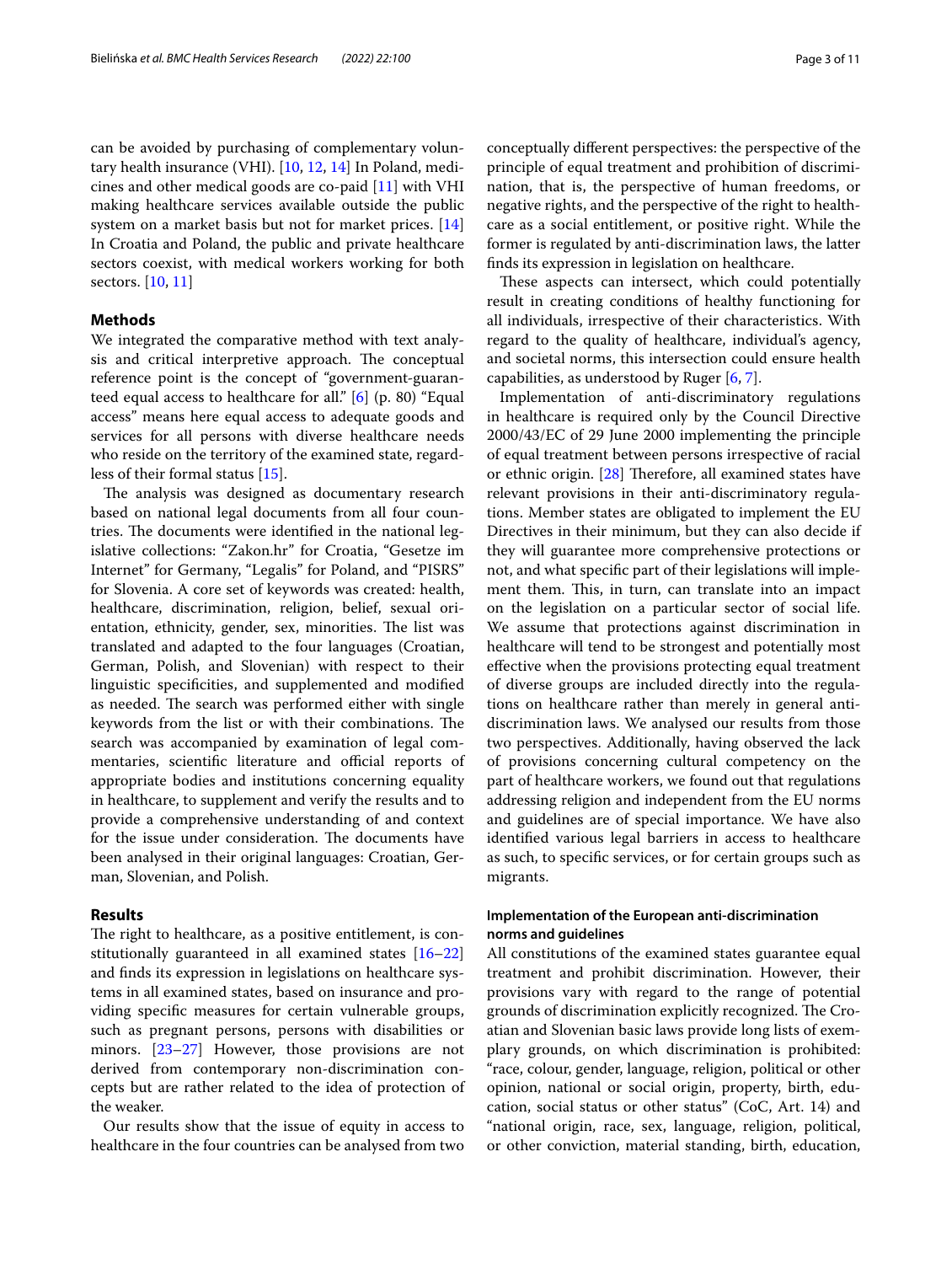social status, disability, or any other personal circumstance" (CoS, Art. 14). The Article 3 p. 3 of the Germany's Basic Law prohibits discrimination on the basis of "sex, parentage, race, language, homeland and origin, faith or religious or political opinions and disability." In Poland, "No one shall be discriminated against in political, social or economic life for any reason whatsoever" (CoP, Art. 32 p. 2). The German and Polish basic laws contain separate provisions on the equality of men and women (BLFRG, Art. 2.2, CoP Art. 33). Constitutional documents of the examined states guarantee freedom of religion. Furthermore, they specifcally address equal treatment for recognized ethnic and national minorities.

Such constitutional guarantees are followed by antidiscriminatory legislations which implement the EU equal treatment directives. Regarding race and ethnicity, religion and belief, and sexual orientation and gender identity, the comparative analysis reveals deep discrepancies. Anti-discrimination legislations are not applicable by default to all areas of social and public life. These were initially introduced in the area of labour law and have been later extended to other areas. On the European level, the area of healthcare is still only partly addressed. Thus, for the purpose of our study, it was crucial to identify the potential grounds of discrimination recognized by anti-discrimination legislation, in relation to healthcare.

Chronologically frst was the General Act on Equal Treatment in Germany (2006). It prohibits discrimination on "the grounds of race or ethnic origin, gender, religion or belief, disability, age or sexual orientation" (Sec. 1) and explicitly addresses the area of healthcare (Sec. 2, p. 5). [\[29](#page-8-20)] In so doing, the German Act on Equal Treatment goes beyond the minimum required by the EU. This enumerated list of grounds of discrimination does not include gender identity. However, in Germany, the concept of gender is understood broadly and includes gender identity. Therefore, although this legal act does not cover all examined grounds literally, it does so in practice.

In Poland the so-called Equality Act (2010) lists "sex, race, ethnic origin, nationality, religion, denomination, beliefs, disability, age or sexual orientation" (Art. 1). [[30](#page-8-21)] However, Article 7 specifes grounds of protection in the area of healthcare as "race, ethnic origin or nationality", thereby adding nationality to the required minimum. Therefore, in case of discrimination in healthcare on the basis of religion or belief or sexual orientation or gender identity the Equality Act cannot be cited as the legal basis of complaint. In such cases one can only seek appropriate legal remedy for infringement of their personal rights.

The Croatian Anti-Discrimination Act (2008, amended 2012) provides an enumerated list of protected grounds: "race or ethnic afliation or colour, gender, language, religion, political or other belief, national or social origin, property, trade union membership, education, social status, marital or family status, age, health condition, disability, genetic heritage, gender identity, expression or sexual orientation" (Art. 1) and addresses the health insurance and healthcare (Art. 8  $p$ . 3 and 4). [[31](#page-8-22)] Thus, complaints regarding discrimination in healthcare can be made according to dedicated procedures.

The Slovenian Protection Against Discrimination Act (2016, amended 2018) provides an exemplary list of grounds: "gender, nationality, racial or ethnic origin, language, religion or belief, disability, age, sexual orientation, gender identity or gender expression, social status, property status, education, or any other personal circumstance" (Art. 1).  $[32]$  $[32]$  This act also addresses healthcare explicitly (Art. 2 p. 1). Since this catalogue is accompanied by the phrase "or any other personal circumstance", which is open to interpretation, the act can cover much broader scope of discrimination cases than the Croatian law.

Thus, protections against discrimination in healthcare are most comprehensive in Slovenia and Croatia. The German General Act on Equal Treatment does not explicitly recognize gender identity but it does apply to it. The so-called Equality Act in Poland lags behind all of them, by leaving out discrimination in healthcare on the basis of religion and belief, or sexual orientation and gender identity.

The EU does not require member states to legally recognize non-heteronormative partnerships. Accordingly, the situation of non-heteronormative couples with regard to access to healthcare difers among the examined countries. While legislations on same-sex partnership in Croatia and Slovenia, and marriage equality in Germany guarantee access to healthcare for non-heteronormative partners on the basis of a partner's health insurance, in Poland, whose law does not recognize non-heteronormative couples, there is no such explicit entitlement. [\[33](#page-8-24), [34](#page-8-25)]

## **National legislation on healthcare**

Legislations on healthcare can protect patients' rights, provide institutional solutions or establish legal apparatus. However, with the exception of Slovenia, the states under consideration are reluctant to incorporate into their healthcare legislations explicit anti-discrimination regulations regarding the grounds under investigation.

# *Patients' rights acts*

Patients' rights acts have been adopted by all examined states. They cannot be easily classified as protecting individual rights and freedoms or guaranteeing social rights, as they combine both aspects. They can play the role of a legal instrument, which transposes protection against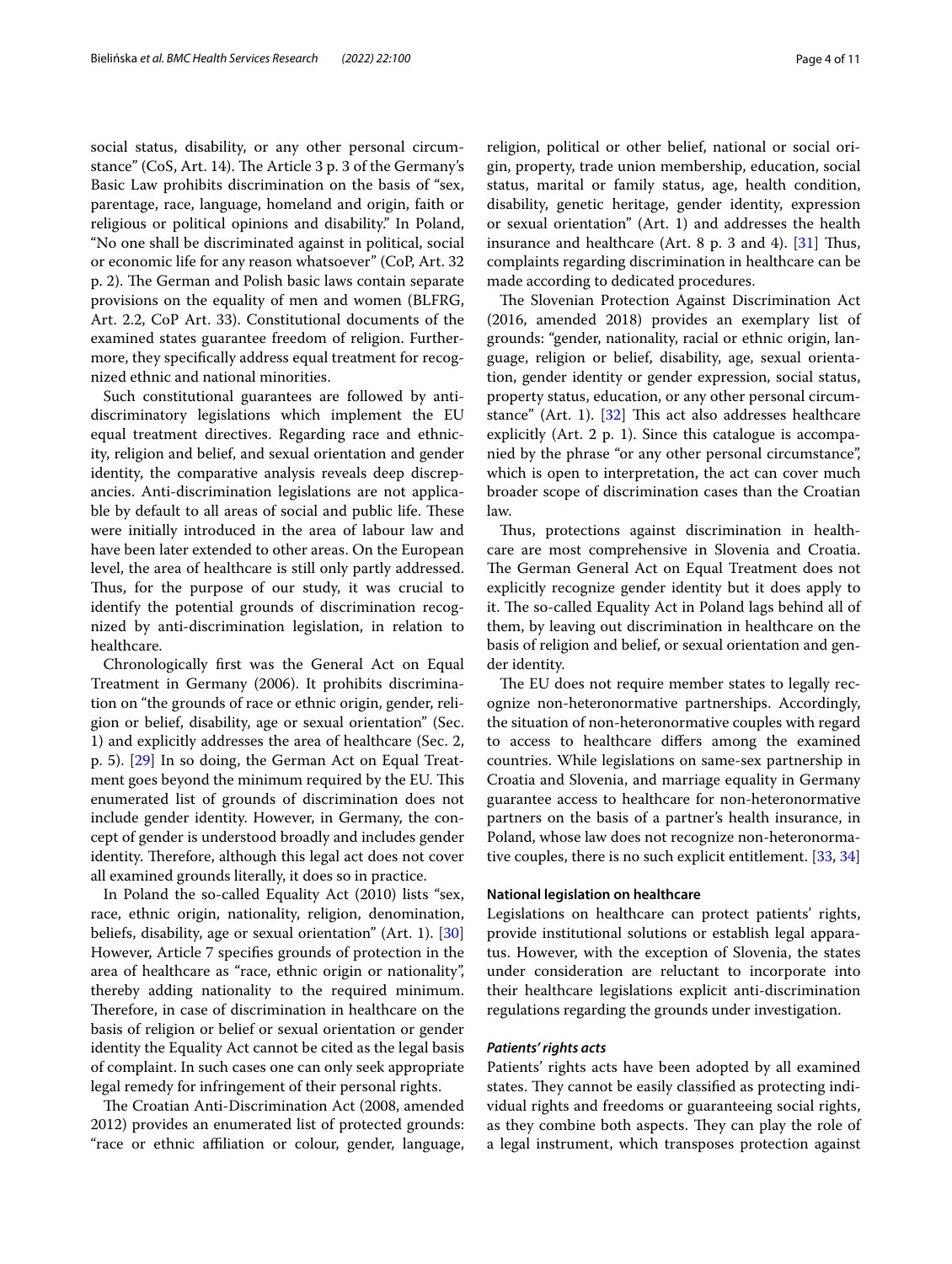discrimination into the sphere of healthcare. These acts establish patients' rights offices (such as ombudsperson office), in order to facilitate claims in case of discrimination in healthcare.

Legislations on patients' rights protect freedoms of patients, such as the right to privacy, confdentiality, intimacy, consent and information, and address the issue of equality in healthcare to various extent. The Act Improving the Rights of Patients in Germany (2013) does not refer directly to non-discrimination and equal access. [[35\]](#page-8-26) In Croatia the Act on the Protection of Patients' Rights (2004, with amendments) [\[36](#page-8-27)], in Poland the Act on Patient's Rights and Patient's Rights Ombudsman (2008, with amendments) [[37](#page-8-28)] and in Slovenia Patients' Rights Act (2008, amended 2017) [[38](#page-8-29)], guarantee the right to proper and equally accessible medical treatment. Only the Slovenian act contains a provision prohibiting discrimination on exemplary grounds: "sex, nationality, racial or ethnic origin, religion or belief, disability, sexual orientation or any other personal circumstance" (Art. 7). However, Croatian and Polish acts address specifcally patients' religious freedoms. In Croatia, Poland and Slovenia patients whose rights have been violated can complain to ombudspersons or to patients' rights offices, such as the Regional Commissions for Patient's Rights Protection and Ministerial Commission for Patient's Rights Protection in Croatia, Patient's Rights Ombudsman in Poland, and Patients' Rights Advocates in Slovenia, or to general ombudspersons.

Acts on patients' rights often refer to the ethical principles, which are prescribed by the respective professional legal acts and codes of ethics. Such documents prohibit discrimination and require medical staf members to provide care regardless of personal circumstances. [[39–](#page-8-30) [41\]](#page-9-0) However, ethics codes do not have the same status as legislative acts and therefore cannot be the basis for legal action. They can, however, play a supplementary role. Discrimination claims can be fled to professional responsibility bodies, if not guaranteed by other legislative acts.

# *Legislation addressing access to healthcare in specifc areas*

Access to healthcare for persons of diverse race or ethnicity, religion or belief, or sexual orientation or gender identity is also afected by legislation that addresses provision of specifc healthcare goods and services with the notable example of sexual and reproductive health goods and services. For example, in all four countries under investigation, non-heteronormative persons are denied access to medically assisted procreation, which is available only to persons in heteronormative relationships [[27,](#page-8-18) [33](#page-8-24), [34](#page-8-25), [42](#page-9-1)[–44](#page-9-2)]. States also vary with regard to

the accessibility of gender confrmation services in relation to both payment and administrative barriers.

Specifc provisions of other legislative acts also afect access to healthcare for various groups. Regulations on the relations between the state and religious communities (such as concordats), specifcally address access to pastoral/spiritual care and freedom of religious practices in medical facilities. Legislations on national and ethnic minorities aim to meet their special needs, including in the area of healthcare  $[45, 46]$  $[45, 46]$  $[45, 46]$  $[45, 46]$  $[45, 46]$ . Those legislations are followed by further regulations or programs, e.g. National Roma Inclusion Strategy from 2013 to 2020 in Croatia, the Multiannual Programme for the Integration of the Roma Community for 2014–2020 in Poland, or National Program of Measures of the Government of the Republic of Slovenia for Roma for the Period 2017–2021  $[47–49]$  $[47–49]$  $[47–49]$ . Such regulations are of particular nature. They concern members of specifc, historically present communities, and so they can produce inequalities between "old" and "new" (i.e. migrant) minorities.

# *Access to healthcare for migrants and persons without entitlements*

Access to healthcare for EU-citizens in each of the examined states is guaranteed on the basis of social security coordination and the legislation implementing the Directive 2011/24/EU. [\[50](#page-9-7)] Access to healthcare for non-EU citizens is regulated by respective legislation on foreigners. In principle, in all examined states, persons who are legally employed or have refugee status or international protection, are provided with access to healthcare according to the same rules as citizens.

For asylum-seekers, access to healthcare is regulated separately. Croatia, Germany and Slovenia have lists of services guaranteed to asylum-seekers. However, they include only a small portion of the services guaranteed to people with health insurance. In Croatia asylum-seekers have guaranteed access to emergency care, treatment of urgent cases, and serious mental disorders; additional care is provided to persons who have experienced severe forms of violence. [[51\]](#page-9-8) In Germany, asylum-seekers are entitled to treatment in case of acute illness or pain, vaccination, medically indicated preventive check-up, obstetrics, child-delivery and post-partum care, and urgent dental services in individual cases. Those who remain in the country longer than 18 months during their application process, are provided with the same scope of services as insured citizens [\[52\]](#page-9-9). In Slovenia, the free care package for asylum-seekers includes emergency medical and dental care, sexual and reproductive health services together with contraception and abortion; minors enrolled in the school system and students under 26 are granted the same entitlements as citizens. Additional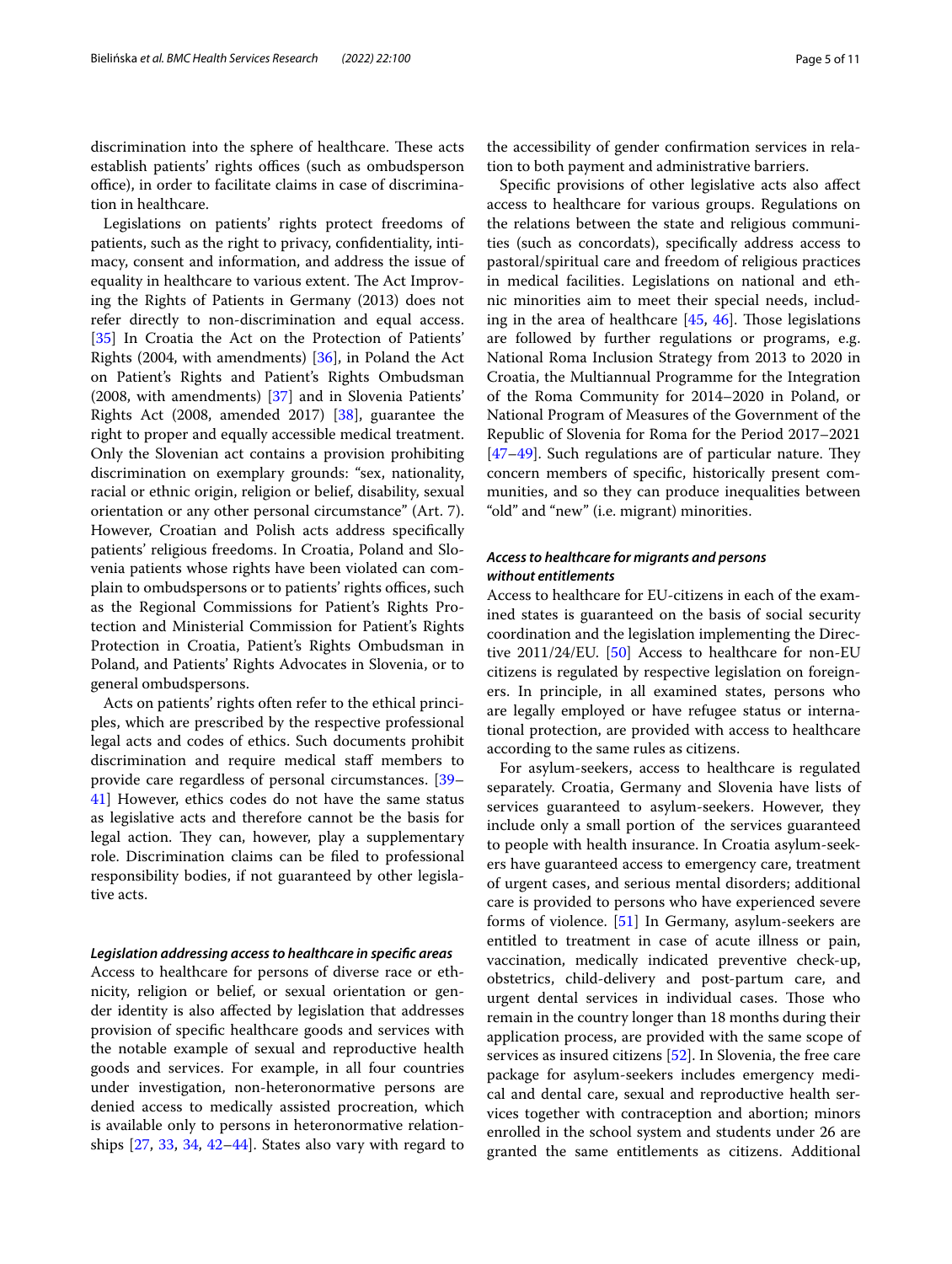care is provided to vulnerable persons [\[53\]](#page-9-10). In Poland, the package of medical services provided to the applicants for the refugee status or protection is formally the same as for persons holding public health insurance, with the exception of spa treatment and spa rehabilitation. Given this, in practice, the implementation of this formal entitlement could be limited by the fact that healthcare for asylum seekers is provided on the basis of agreements between the Head of the Office for Foreigners and healthcare providers rather than within the general healthcare system. [[54](#page-9-11)]

Undocumented migrants in Croatia, Poland and Slovenia are seen by the systems as persons without entitlements to public healthcare system. Therefore, they can obtain the minimum of services that is provided to everyone without payment regardless of their legal status, insurance or other formal claims. This minimum can be diferent in diferent countries. In Croatia there are no unpaid services for undocumented migrants. In Poland they have free access to some services, including emergency care in outpatient settings, treatment of infectious diseases, or HIV testing and counselling. [[55–](#page-9-12)[57\]](#page-9-13) In both countries they can purchase healthcare services for market prices, if they can aford them. In Slovenia undocumented migrants have access to primary healthcare in pro bono clinics. In Germany the situation of undocumented migrants difers from other uninsured persons. Formally, undocumented migrants are entitled to the same healthcare package as asylum-seekers. In practice, however, seeking this help is burdened with a substantial risk of deportation, because healthcare facilities belong to the entities which are required to notify the police if they have information about undocumented migrants.

## *Healthcare legislation – in general*

Diversity as an integral element of the healthcare system has been explicitly identifed only in Slovenia. Such integration is a condition of access to healthcare as understood by the capability theory. In this way it is responsive to the diverse needs of patients, and such responsiveness is often conceptualized as cultural competency. However, with the exception of some elements addressing religious freedoms or minority rights of historically rooted communities, we have not identifed in the analysed documents provisions which would specifcally address cultural competences.

# **Discussion**

According to J.P. Ruger, the goal of the comprehensive approach to the issue of access to healthcare is the full actualization of individual health potential. Following this interpretation, adequate attention must be paid to culturally sensitive healthcare. [[7\]](#page-8-6) This idea originally referred to race and ethnicity. [[58](#page-9-14)] Later, it has been broadened to encompass religion, sexual orientation and gender identity. [\[59\]](#page-9-15) Cultural sensitivity is linked with protection against discrimination and guarantees of equal access for groups under discussion. [\[60\]](#page-9-16)

# **Race and ethnicity**

It has been observed that "the systematic neglect of culture in health and health care is the single biggest barrier to the advancement of the highest standard of health worldwide." [\[61](#page-9-17)] (p. 1610). In Europe, in the context of the recent transformation of diversity, also called superdiversity, new challenges have emerged for healthcare. [[62\]](#page-9-18) This concept, proposed by Vertovec, addresses the new socio-cultural landscape with new patterns of migration and "new hierarchical social positions, statuses or stratifcations." [[63](#page-9-19)] (p. 121) It has been adopted in health studies, along with the observation of the need for redefnition of the concept of cultural competences in healthcare and a shift from cultural characteristics to relations of power [\[64](#page-9-20), [65\]](#page-9-21).

Although all examined states have implemented the prohibition of discrimination on the grounds of race and ethnicity in their anti-discrimination legislations, it is just a condition for creating culturally competent healthcare concerning these categories.

Compared to other countries discussed here, Germany has the most advanced form of culturally sensitive healthcare [\[66\]](#page-9-22). However, also in this country members of diverse groups, such as migrants and asylum-seekers encounter obstacles in their access to healthcare [\[67](#page-9-23)]. Those barriers are not addressed sufficiently by the existing legislation.

Legal limitations of access to healthcare can provoke a confict between medical professional ethics and legal regulations [\[68](#page-9-24)]. Undocumented migrants are in a particularly difficult position. The comparison of the examined states has shown that there is no uniform pattern of healthcare services for undocumented migrants, which corresponds with other studies [\[69\]](#page-9-25). Even when they are granted access to healthcare, migrants and ethnic minorities may encounter other barriers, such as language and culture [[70\]](#page-9-26). Special needs of ethnic minorities, e.g. Roma, are addressed by several projects in the scope of governmental and European programmes [\[71\]](#page-9-27). However, except for the Slovenian Patients' Rights Act and Health Care and Health Insurance Act, their rights are not specifcally addressed by the legislation on healthcare, although all states under examination have implemented the provisions about protection against discrimination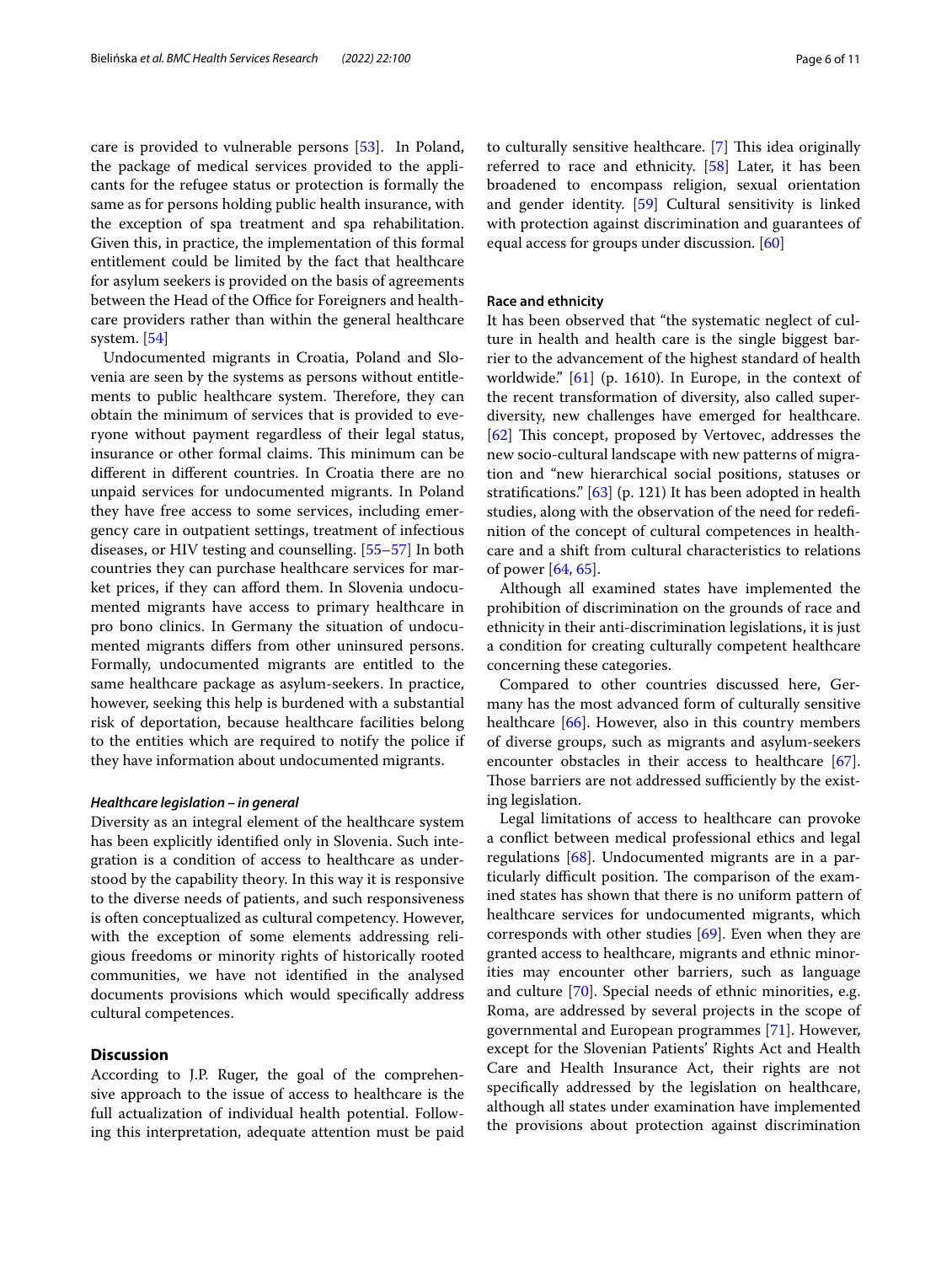on the grounds of race or ethnic origin into their general anti-discrimination laws.

#### **Religion and belief**

By contrast, with regard to equal access to healthcare regardless of religion and belief, our results confrm that an important role in this feld is played both by regulations on the relations between the state and religious communities and by guarantees in legislation addressing healthcare. This creates a complex picture. The right to pastoral/spiritual care is guaranteed in various ways, with some religious communities being privileged over others. [\[72\]](#page-9-28) However, in the examined states, rights of members of diverse religious communities are guaranteed to a relatively large extent. Introduction of specifc provisions into the legal acts that address healthcare, directly identifes the facilities that are obligated to follow certain rules. [[73](#page-9-29)]

# **Sexual orientation and gender identity**

Non-heteronormative persons encounter numerous barriers in their contacts with healthcare and appropriate protections in removing these barriers play an important role.  $[74]$  $[74]$  The described level of protection could be signifcantly undermined by political and ideological trends, such as with the infamous example of "LGBT-free zones" in Poland. [[75](#page-9-31)] Meeting specifc healthcare needs of non-heteronormative persons is interconnected with general access to sexual and reproductive health goods and services. The latter is subject to ideological motivations and reproductive governance which could lead to violations of sexual and reproductive rights, like in Poland and Croatia. [[76,](#page-9-32) [77\]](#page-9-33)

The lack of sufficient protection of non-heteronormative persons in healthcare leads to a situation, in which they must claim their rights on the basis of other legal guarantees, such as on the right to privacy, confdentiality, intimacy, consent, or information, as in Poland. [\[78](#page-9-34)] Access to certain goods and services could be limited for transgender persons due to gendering in healthcare, which fnds expression in legal formulations, e.g. providing gynaecological or obstetric care for women. [\[79](#page-9-35)] Therefore it is important to address the issue explicitly by law, as in Croatia or Slovenia.

A clear example of the legal discrimination on the basis of sexual orientation and gender identity, which could be derived from the aforementioned national legislation, is the denial of access to medically assisted procreation to non-heteronormative persons. Such an approach has been identifed as discriminatory both by the American Medical Association, U.S. case law, and literature. [\[80](#page-9-36), [81\]](#page-10-0) Gender confrmation treatment is an issue which raises various concerns regarding equal access to healthcare for non-heteronormative persons. [[82](#page-10-1)]

# **Limitations**

Limitations of the present study stem from the character of the material under investigation. It includes not only national regulations, implementing the European Union general norms and guidelines, but also provisions regarding access to healthcare for minority groups which are contained in various national legislations embedded in national contexts. While the former rely on one conceptual apparatus, the latter use their own conceptualisations. This difference is relevant in that it would often be presumptuous to evaluate comparatively developments and implications of those complex normative frameworks.

Since our aim was to provide the evaluation of equality in access to healthcare in the European perspective, with the focus on the perspectives of the states under consideration, we adopted a more comprehensive approach that includes a range of legal acts. This results in a more complex and adequate picture, which, however, makes it more difficult to draw unequivocal conclusions. Thus, there are three more specific limitations of conceptual nature.

The first relates to race and ethnicity. Numerous legislations on national and ethnic minorities' or foreigners' rights overlap with, but do not ft neatly into, the concepts appropriated from the EU legal discourse. Also, except for international legislation, the concept of migrant is rather absent from the legal systems of Poland, Croatia and Slovenia. Unlike Germany, those states do not have dedicated legislations on immigration but rely on the concepts of "aliens" or "foreigners".

The second limitation, one related to religion and belief, lies in the fact that numerous dedicated legislations and provisions guarantee rights and entitlements to specifc religious communities, and do not have a general status. It is thus difficult to draw more comprehensive conclusions in relation to this issue.

The third limitation stems from the focus on the concept of gender identity, leaving out sex/gender. This focus is justified by the recognition that legislation relies signifcantly on the binary biological concept of gender, often providing specifc entitlements to "women", "mothers" or "pregnant women".

The limitations mentioned above are enhanced by the fact that general legal frameworks of the states under consideration also vary due to historical reasons. The legal acts that fall within the scope of our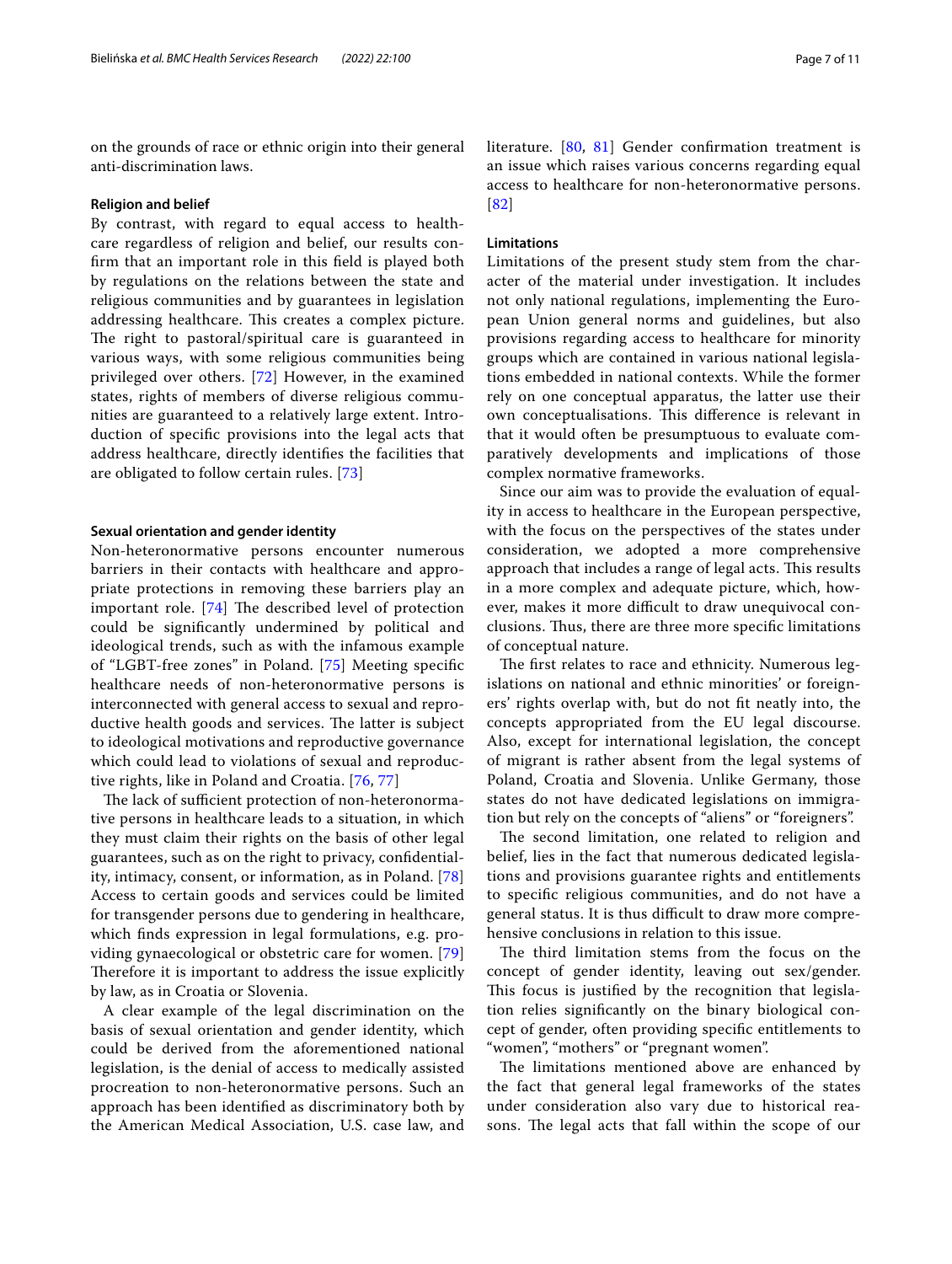study sometimes precede national basic laws. Thus, apart from the general picture based on the elements of diverse conceptual schemes, which is ofered here, an in-depth investigation of institutional regulations is needed. This is the topic of our further research.

# **Conclusions**

There are two general conclusions of our analysis:

1. We believe that EU directives are the most efficient way of harmonizing national legislations. However, the only directive, which explicitly addresses healthcare, is Directive 2000/43/EC. A Directive which would address discrimination on other grounds than race and ethnicity in non-occupational areas, including healthcare, has not been adopted yet. Therefore, states are free to decide on their own what other anti-discriminatory laws they have in this area. Also, healthcare as such remains mainly in the hands of the Members States. In efect, it is national legislations that shape the feld of equal access to healthcare and protection against discrimination.

Thus, the legislation on the protection against discrimination in healthcare on grounds other than race and ethnicity difers signifcantly among states. With regard to such categories as religion and belief, sexual orientation, and gender identity, such divergences exist among Croatia, Germany, Poland and Slovenia. The relevant legislations are most comprehensive in Slovenia and Croatia, then in Germany with Poland lagging behind. Because of this, individuals from minority groups may experience barriers in access to healthcare goods and services, despite the principles of equality, which are clearly stated in the treaties and documents of the European Union.

2. Anti-discrimination legislation is, however, just the frst step on the way to equal access to healthcare. Health capability oriented and culturally competent healthcare, which would respond adequately to diverse patients' needs, must be organized according to principles of non-discrimination. Currently, access to healthcare for members of various communities is determined, directly or indirectly, by other regulations, embedded mostly in national contexts, sometimes privileging historically rooted communities over the "new" ones. Therefore, the regulatory landscape is complex, with numerous barriers to be expected to emerge.

We thus suggest that comprehensive anti-discrimination regulations are built into healthcare legislations to help to overcome this situation. Broad anti-discrimination provisions built directly into legislations on healthcare would encourage institutions to introduce systemic measures of protection against discrimination against patients of diverse characteristics.

Therefore, we recommend, first, adoption of a general anti-discrimination Directive on the EU level, that would apply to all states and require them to implement the equal treatment principle in the context of healthcare regardless of, among others, religion or belief, gender identity or sexual orientation. Secondly, we recommend introduction of broad anti-discrimination provisions directly into legislations on healthcare.

## **Abbreviations**

BLFRG: Basic Law for the Federal Republic of Germany; CoC: Constitution of the Republic of Croatia; CoP: Constitution of the Republic of Poland; CoS: Constitution of the Republic of Slovenia; EU: European Union; VHI: Voluntary Health Insurance.

#### **Acknowledgements**

Not applicable

#### **Authors' contributions**

Conceptualization, F.S., P.Ł., A.M., and Z.Z-S; investigation, K.B., A.C., R.D., M.N., M.O., and M.R., writing—original draft, K.B.; writing—review & editing, all authors; funding acquisition, F.S., P.Ł., A.M., and Z.Z-S. All authors read and approved the fnal manuscript.

## **Funding**

The research was conducted in the scope of the project "Healthcare as a Public Space: Social Integration and Social Diversity in the Context of Access to Healthcare in Europe". The project "Healthcare as a Public Space: Social Integration and Social Diversity in the Context of Access to Healthcare in Europe" is financially supported by the HERA Joint Research Programme ([www.heranet.info\)](https://www.heranet.info) under HERA Public Spaces: Culture and Integration in Europe Programme (Hera.2.029) which is co-funded by the German Federal Ministry of Education and Research (BMBF); National Science Centre, Poland (Project No. 2018/28/Z/ HS1/00554); Croatian Academy of Sciences and Arts; Slovenian Ministry of Education, Science and Sport and European Commission through Horizon 2020 (grant agreement No 769478).

#### **Availability of data and materials**

The datasets generated and/or analysed during the current study are available

in: "Zakon.hr" for Croatia—<https://zakon.hr/> "Gesetze im Internet" for Germany[—https://www.gesetze-im-internet.de/](https://www.gesetze-im-internet.de/) "Legalis" for Poland[—https://legalis.pl/](https://legalis.pl/) "PISRS" for Slovenia[—http://www.pisrs.si/Pis.web/](http://www.pisrs.si/Pis.web/)

## **Declarations**

**Ethics approval and consent to participate** Not applicable

## **Consent for publication**

Not applicable

## **Competing interests**

The authors declare that they have no competing interests.

#### **Author details**

<sup>1</sup> Center for Bioethics and Biolaw, Faculty of Philosophy, University of Warsaw, Warsaw, Poland. <sup>2</sup> Department of Social Sciences and Medical Humanities, Faculty of Medicine, University of Rijeka, Rijeka, Croatia. <sup>3</sup>Institute of the History, Philosophy and Ethics of Medicine, Ulm University, Ulm, Germany. <sup>4</sup>Institute of History of Medicine, Faculty of Medicine, University of Ljubljana, Ljubljana, Slovenia.<sup>5</sup> Department of Public Health, Faculty of Health Studies, University of Rijeka, Rijeka, Croatia.

Received: 18 May 2021 Accepted: 22 December 2021Published online: 24 January 2022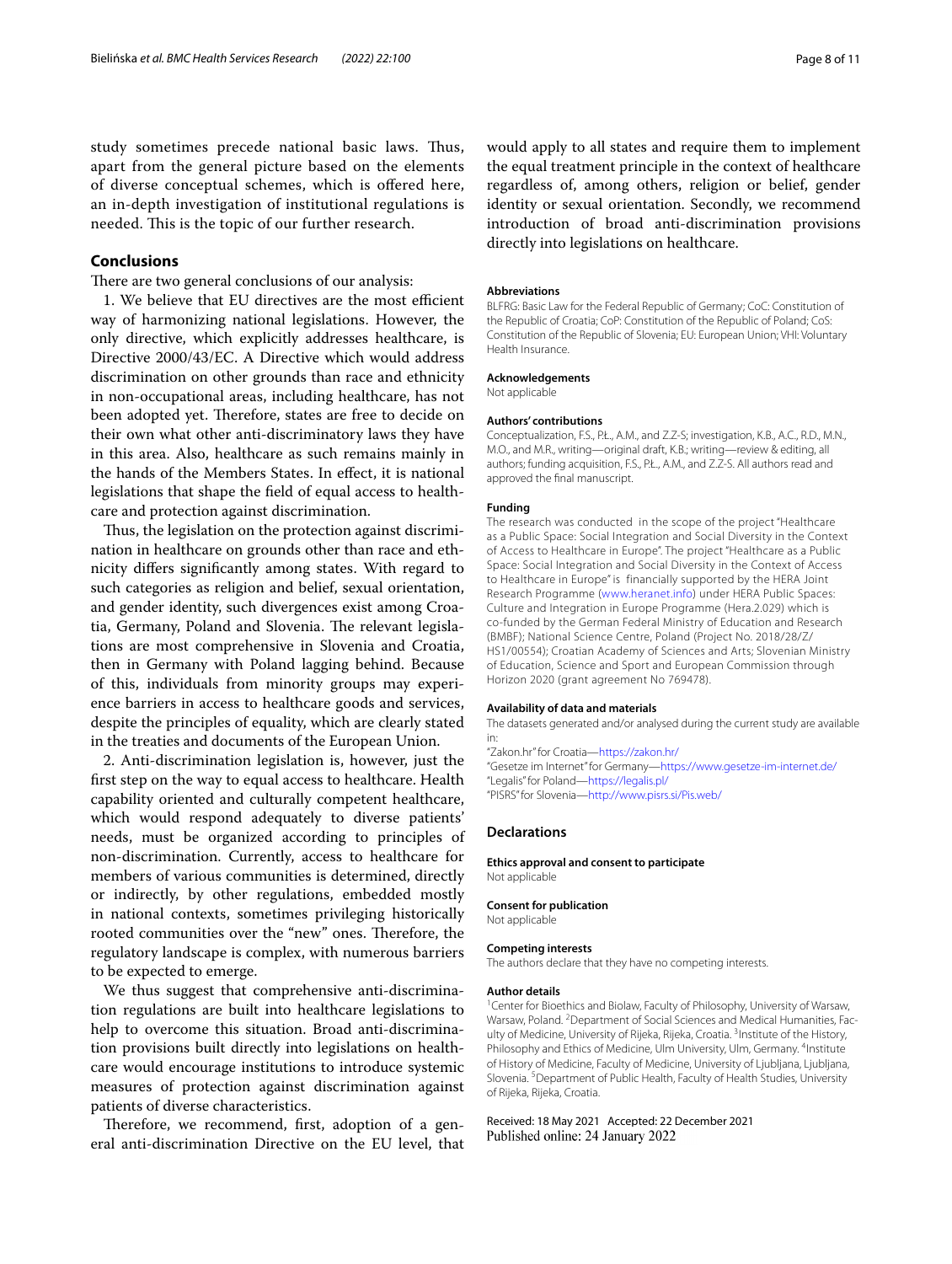## **References**

- <span id="page-8-0"></span>1. United Nations General Assembly. International covenant on economic, social and cultural rights. Resolution 2200A(XXI). United Nations Treaty Series. 1966, vol. 993. [https://www.refworld.org/docid/3ae6b36c0.html.](https://www.refworld.org/docid/3ae6b36c0.html) Accessed 8 Nov 2020.
- <span id="page-8-1"></span>2. Daniels N. Just health care. Cambridge: Cambridge University Press; 1985.
- <span id="page-8-2"></span>3. Sen A. Why health equity? In: Anand S, Peter F, Sen A, editors. Public health, ethics, and equity. Oxford: OUP; 2004. p. 21–33.
- <span id="page-8-3"></span>4. United Nations. Committee on Economic, Social and Cultural Rights. General Comment No. 14: The right to the highest attainable standard of health. E/C.12/2000/4. 2000. [https://www.refworld.org/pdfd/4538838d0.](https://www.refworld.org/pdfid/4538838d0.pdf) [pdf.](https://www.refworld.org/pdfid/4538838d0.pdf) Accessed 8 Nov 2020.
- <span id="page-8-4"></span>5. European Commission. Communication from the Commission to the European Parliament, the Council, the European Economic and Social Committee and the Committee of the Regions: Solidarity in Health: Reducing Health Inequalities in the EU. 2009. [https://eur-lex.europa.](https://eur-lex.europa.eu/legal-content/EN/TXT/PDF/?uri=CELEX:52009DC0567&from=EN) [eu/legal-content/EN/TXT/PDF/?uri](https://eur-lex.europa.eu/legal-content/EN/TXT/PDF/?uri=CELEX:52009DC0567&from=EN)=CELEX:52009DC0567&from=EN. Accessed 5 Oct 2020.
- <span id="page-8-5"></span>6. Ruger JP. Rethinking equal access: agency, quality, and norms. Glob Public Health. 2007;2(1):78–96.
- <span id="page-8-6"></span>7. Ruger JP. Global Health Justice and Governance. Oxford: Oxford University Press; 2018.<https://doi.org/10.1093/oso/9780199694631.001.0001>.
- <span id="page-8-7"></span>8. Orzechowski M, Nowak M, Bielińska K, Chowaniec A, Doričić R, Ramšak M, et al. Social diversity and access to healthcare in Europe: How does European Union's legislation prevent from discrimination in healthcare?. BMC Public Health. 2020;20. [https://doi.org/10.1186/s12889-020-09494-8.](https://doi.org/10.1186/s12889-020-09494-8)
- <span id="page-8-8"></span>9. European Commission. Proposal for a Council Directive on implementing the principle of equal treatment between persons irrespective of religion or belief, disability, age or sexual orientation. 2008. [https://eur-lex.europa.](https://eur-lex.europa.eu/LexUriServ/LexUriServ.do?uri=COM:2008:0426:FIN:EN:PDF) [eu/LexUriServ/LexUriServ.do?uri](https://eur-lex.europa.eu/LexUriServ/LexUriServ.do?uri=COM:2008:0426:FIN:EN:PDF)=COM:2008:0426:FIN:EN:PDF. Accessed 6 Oct 2020.
- <span id="page-8-9"></span>10. Stubbs P, Zrinščak S. ESPN Thematic Report on Inequalities in access to healthcare: Croatia*.* Brussels: Directorate-General for Employment, Social Afairs and Inclusion; 2018. [https://ec.europa.eu/social/BlobServlet?](https://ec.europa.eu/social/BlobServlet?docId=20372&langId=en) docId=20372&langId=en. Accessed 29 Sept 2021.
- <span id="page-8-13"></span>11. [Sowa-Kofta A. ESPN Thema](https://ec.europa.eu/social/BlobServlet?docId=20372&langId=en)tic Report on Inequalities in access to healthcare: Poland*.* Brussels: Directorate-General for Employment, Social Afairs and Inclusion; 2018. [https://ec.europa.eu/social/BlobServlet?docId](https://ec.europa.eu/social/BlobServlet?docId=20352&langId=en)= [20352&langId](https://ec.europa.eu/social/BlobServlet?docId=20352&langId=en)=en. Accessed 29 Sept 2021.
- <span id="page-8-11"></span>12. Prevolnik Rupel V. ESPN Thematic Report on Inequalities in access to healthcare: Slovenia. Brussels: Directorate-General for Employment, Social Afairs and Inclusion; 2018. [https://ec.europa.eu/social/BlobServlet?](https://ec.europa.eu/social/BlobServlet?docId=20347&langId=en) docId=20347&langId=en. Accessed 29 Sept 2021.
- <span id="page-8-10"></span>13. [Gerlinger Th. ESPN Themat](https://ec.europa.eu/social/BlobServlet?docId=20347&langId=en)ic Report on Inequalities in access to healthcare. Germany. Brussels: Directorate-General for Employment, Social Afairs and Inclusion; 2018. [https://ec.europa.eu/social/BlobServlet?](https://ec.europa.eu/social/BlobServlet?docId=20364&langId=en) docId=20364&langId=en. Accessed 29 Sept 2021.
- <span id="page-8-12"></span>14. [Sagan A, Thomson S, edito](https://ec.europa.eu/social/BlobServlet?docId=20364&langId=en)rs. Voluntary health insurance in Europe: Country experience. Observatory Studies Series. 2016; 42. [https://www.](https://www.euro.who.int/__data/assets/pdf_file/0011/310799/Voluntary-health-insurance-Europe-country-experience.pdf) [euro.who.int/\\_\\_data/assets/pdf\\_fle/0011/310799/Voluntary-health-insur](https://www.euro.who.int/__data/assets/pdf_file/0011/310799/Voluntary-health-insurance-Europe-country-experience.pdf) [ance-Europe-country-experience.pdf.](https://www.euro.who.int/__data/assets/pdf_file/0011/310799/Voluntary-health-insurance-Europe-country-experience.pdf) Accessed 29 Sept 2021.
- <span id="page-8-14"></span>15. Galewicz W. Dobro i sprawiedliwość w opiece zdrowotnej. Kraków: Wydawnictwo Uniwersytetu Jagiellońskiego; 2018.
- <span id="page-8-15"></span>16. Constitution of the Republic of Croatia [Ustav Republike Hrvatske]. Official Gazette of the Republic of Croatia. Nos. 56/90, 135/97, 08/98, 113/00, 124/00, 28/01, 41/01, 55/01, 76/10, 85/10, 05/14.
- 17. Constitution of the Republic of Slovenia [Ustava Republike Slovenije]. Official Gazette of the Republic of Slovenia. Nos. 33/91-I, 42/97 - UZS68, 66/00 – UZ80, 24/03 – UZ3a, 47, 68, 69/04 – UZ14, 69/04 – UZ43, 69/04 – UZ50, 68/06 – UZ121,140,143, 47/13 – UZ148, 47/13 – UZ90,97,99, 75/16 – UZ70a. Translation: <https://www.us-rs.si/media/constitution.pdf>. Accessed 8 Nov 2020.
- 18. Constitution of the Republic of Poland of the 2 April 1997 [Konstytucja Rzeczypospolitej Polskiej z dnia 2 kwietnia 1997]. Journal of Laws of the Republic of Poland. 1997, no. 78, item 483, with amendments. Translation: [http://www.sejm.gov.pl/prawo/konst/angielski/kon1.htm.](http://www.sejm.gov.pl/prawo/konst/angielski/kon1.htm) Accessed 9 Nov 2020.
- 19. Basic Law for the Federal Republic of Germany of 23 May 1949 [Grundgesetz für die Bundesrepublik Deutschland vom 13 Mai 1949]. Federal Law Gazette III, classifcation number 100–1. [https://www.gesetze-im-internet.](https://www.gesetze-im-internet.de/gg/BJNR000010949.html)

[de/gg/BJNR000010949.html](https://www.gesetze-im-internet.de/gg/BJNR000010949.html). Translation: [https://www.gesetze-im-inter](https://www.gesetze-im-internet.de/englisch_gg/englisch_gg.html#p0014) [net.de/englisch\\_gg/englisch\\_gg.html#p0014](https://www.gesetze-im-internet.de/englisch_gg/englisch_gg.html#p0014). Accessed 12 Oct 2020.

- 20. Decision of the German Constitutional Court of 14<sup>th</sup> January 1981. BVerfGE 56, paragraphs 54–87.
- 21. Decision of the German Constitutional Court of 11<sup>th</sup> August 1999. 1 BvR 2181/98.
- <span id="page-8-16"></span>22. Decision of the German Constitutional Court of 6<sup>th</sup> December 2005. BVerfGE 115, paragraph 25.
- <span id="page-8-17"></span>23. Health Care Act [Zakon o zdravstvenoj zaštiti]. Official Gazette of the Republic of Croatia. Nos. 100/18, 125/19.
- 24. Compulsory Health Insurance Act [Zakon o obveznom zdravstvenom osiguranju]. Official Gazette of the Republic of Croatia. Nos. 80/13, 137/13, 98/19.
- 25. Act of 27 August 2004 on Health Care Services Financed from Public Funds [Ustawa z dnia 27 sierpnia 2004 r. o świadczeniach opieki zdrow‑ otnej fnansowanych ze środków publicznych]. Consolidated text: Journal of Laws of the Republic of Poland. 2020, item 1398, with amendments.
- 26. Health Care and Health Insurance Act [Zakon o zdravstvenem varstvu in zdravstvenem zavarovanju]. Official Gazette of the Republic of Slovenia. Nos. 114/06 – ZUTPG, 91/07, 76/08, 62/10 – ZUPJS, 87/11, 40/12 – ZUJF, 21/13 – ZUTD-A, 91/13, 99/13 – ZUPJS-C, 99/13 – ZSVarPre-C, 111/13 – ZMEPIZ-1, 95/14 – ZUJF-C, 47/15 – ZZSDT, 61/17 – ZUPŠ, 64/17 – ZZDej-K, 36/19.
- <span id="page-8-18"></span>27. Volume V of the Social Code of Law – Compulsory Health Insurance of 20 December 1988 [Sozialgesetzbuch (SGB) – Fünftes Buch (V) – Gesetzliche Krankenversicherung vom 20. Dezember 1988]. Federal Law Gazette I:2477, 2482. [https://www.gesetze-im-internet.de/sgb\\_5/](https://www.gesetze-im-internet.de/sgb_5/). Accessed 12 Oct 2020.
- <span id="page-8-19"></span>28. European Union. Council Directive 2000/43/EC of 29 June 2000 implementing the principle of equal treatment between persons irrespective of racial or ethnic origin. Official Journal of the European Union L180. 2000. [https://eur-lex.europa.eu/legal-content/EN/TXT/PDF/?uri](https://eur-lex.europa.eu/legal-content/EN/TXT/PDF/?uri=CELEX:32000L0043&from=EN)=CELEX: [32000L0043&from](https://eur-lex.europa.eu/legal-content/EN/TXT/PDF/?uri=CELEX:32000L0043&from=EN)=EN. Accessed 12 Sept 2020.
- <span id="page-8-20"></span>29. General Act on Equal Treatment of 14 August 2006 [Allgemeine Gleichbehandlungsgesetz (AGG) vom 14. August 2006]. Federal Law Gazette I: 1897. <https://www.gesetze-im-internet.de/agg/AGG.pdf>. Translation: [https://www.gesetze-im-internet.de/englisch\\_agg/](https://www.gesetze-im-internet.de/englisch_agg/). Accessed 12 Oct 2020.
- <span id="page-8-21"></span>30. Act of 3 December 2010 on the Implementation of Some Regulations of European Union Regarding Equal Treatment [Ustawa z dnia 3 grudnia 2010 r. o wdrożeniu niektórych przepisów Unii Europejskiej w zakresie równego traktowania]. Consolidated text: Journal of Laws of the Republic of Poland. 2016, item 1219, with amendments. Translation: [https://www.](https://www.rpo.gov.pl/en/content/act-3rd-december-2010-implementation-some-regulations-european-union-regarding-equal) [rpo.gov.pl/en/content/act-3rd-december-2010-implementation-some](https://www.rpo.gov.pl/en/content/act-3rd-december-2010-implementation-some-regulations-european-union-regarding-equal) [regulations-european-union-regarding-equal.](https://www.rpo.gov.pl/en/content/act-3rd-december-2010-implementation-some-regulations-european-union-regarding-equal) Accessed 9 Nov 2020.
- <span id="page-8-22"></span>31. The Anti-Discrimination Act [Zakon u suzbijanju diskriminacije]. Official Gazette of the Republic of Croatia. Nos. 85/08. 112/12.
- <span id="page-8-23"></span>32. Protection Against Discrimination Act. [Zakon o varstvu pred diskriminacijo]. Official Gazette of the Republic of Slovenia. Nos. 33/16, 21/18 -ZNOrg. Translation: [http://www.zagovornik.si/wp-content/uploads/2019/](http://www.zagovornik.si/wp-content/uploads/2019/02/PADA-ZVarD_EN.pdf) [02/PADA-ZVarD\\_EN.pdf.](http://www.zagovornik.si/wp-content/uploads/2019/02/PADA-ZVarD_EN.pdf) Accessed 9 Nov 2020.
- <span id="page-8-24"></span>33. Civil Union Act [Zakon o partnerski zvezi]. Official Gazette of the Republic of Slovenia. No. 33/16.
- <span id="page-8-25"></span>34. Same-sex Life Partnership Act [Zakon o životnom partnerstvu osoba istog spola]. Official Gazette of the Republic of Croatia. Nos. 92/14, 98/19.
- <span id="page-8-26"></span>35. Patients' Rights Improvement Act of 20 February 2013 [Gesetz zur Verbesserung der Rechte von Patientinnen und Patienten vom 20. Februar 2013]. Federal Law Gazette I. 2013–02–25; Vol. 9:277–282. Translation: [https://www.ilo.org/dyn/natlex/docs/ELECTRONIC/95544/112527/F1079](https://www.ilo.org/dyn/natlex/docs/ELECTRONIC/95544/112527/F1079093606/bgbl113s0277_51630.pdf) [093606/bgbl113s0277\\_51630.pdf](https://www.ilo.org/dyn/natlex/docs/ELECTRONIC/95544/112527/F1079093606/bgbl113s0277_51630.pdf). Accessed 12 Oct 2020.
- <span id="page-8-27"></span>36. Act on the Protection of Patients' Rights [Zakon o zaštiti prava pacijenata]. Official Gazette of the Republic of Croatia. Nos. 169/04, 37/08.
- <span id="page-8-28"></span>37. Act of 6 November 2008 on Patient's Rights and Patient's Rights Ombudsman [Ustawa z dnia 6 listopada 2008 r. o prawach pacjenta i Rzeczniku Praw Pacjenta]. Consolidated text: Journal of Laws of the Republic of Poland. 2020, item 849.
- <span id="page-8-29"></span>38. Patients' Rights Act [Zakon o pacientovih pravicah]. Official Gazette of the Republic of Slovenia. Nos. 15/08, 55/17, 177/20.
- <span id="page-8-30"></span>39. Medical Ethics and Deontology Code [Kodeks medicinske etike i deontologije]. Official Gazette of the Republic of Croatia. Nos. 55/08, 139/15.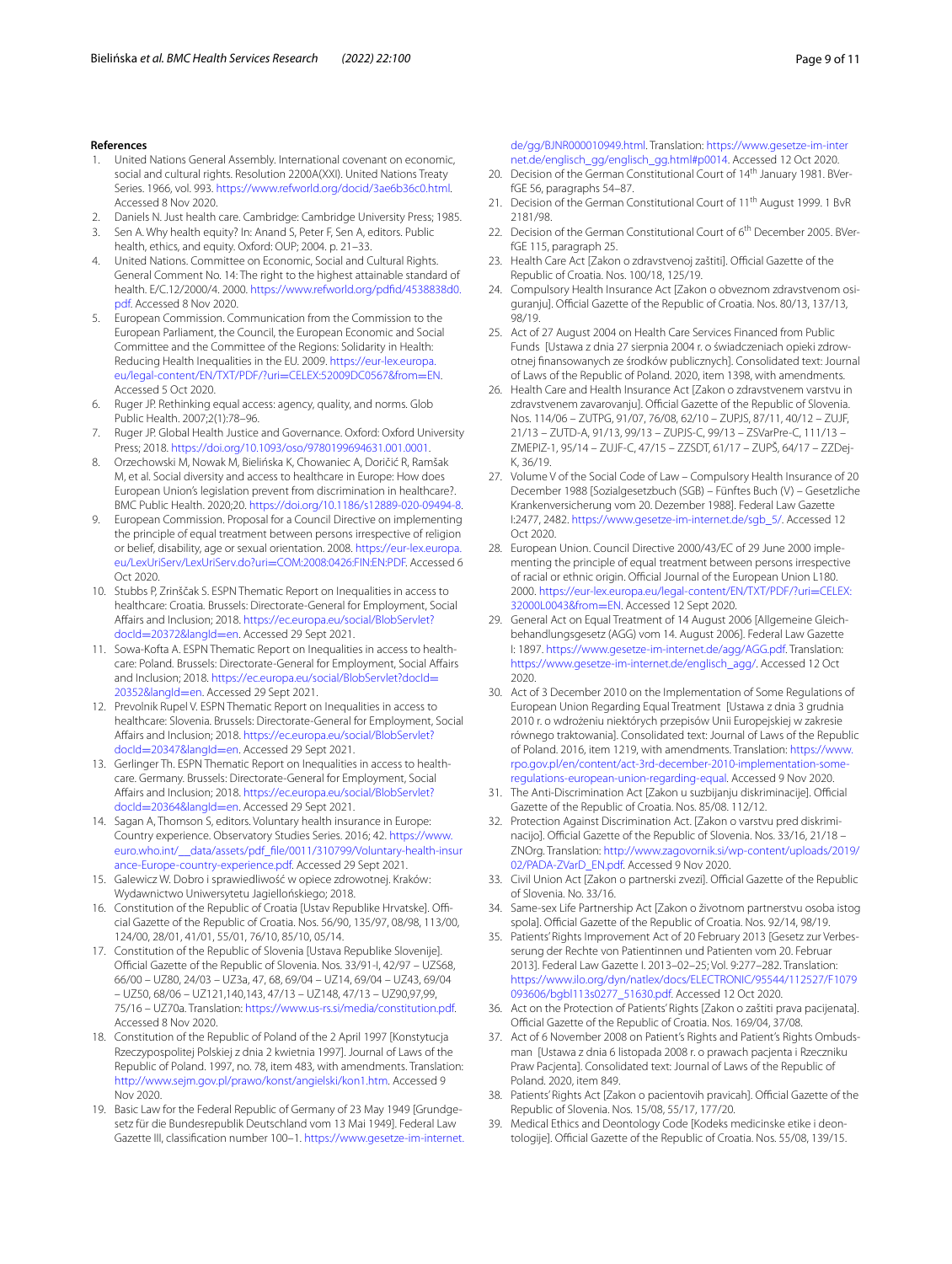[https://www.hlk.hr/EasyEdit/UserFiles/3-kodeks-medicinske-etike-i-deont](https://www.hlk.hr/EasyEdit/UserFiles/3-kodeks-medicinske-etike-i-deontologije-procisceni-tekst.pdf) [ologije-procisceni-tekst.pdf.](https://www.hlk.hr/EasyEdit/UserFiles/3-kodeks-medicinske-etike-i-deontologije-procisceni-tekst.pdf) Accessed 9 Nov 2020.

- 40. Code of Medical Ethics [Kodeks zdravniške etike]. Translation: [https://](https://www.zdravniskazbornica.si/docs/default-source/zbornicni-akti/code_of_medical_ethics.pdf?sfvrsn=879c2836_2) [www.zdravniskazbornica.si/docs/default-source/zbornicni-akti/code\\_of\\_](https://www.zdravniskazbornica.si/docs/default-source/zbornicni-akti/code_of_medical_ethics.pdf?sfvrsn=879c2836_2) [medical\\_ethics.pdf?sfvrsn](https://www.zdravniskazbornica.si/docs/default-source/zbornicni-akti/code_of_medical_ethics.pdf?sfvrsn=879c2836_2)=879c2836\_2. Accessed 9 Nov 2020.
- <span id="page-9-0"></span>41. Code of Medical Ethics [Kodeks etyki lekarskiej]. Consolidated text. Biuletyn Naczelnej Rady Lekarskiej. 2004;1(81):1–4. [http://www.oil.org.pl/res/](http://www.oil.org.pl/res/img/img/nil/gazeta/biuletyn/r2004/1_2004.pdf) [img/img/nil/gazeta/biuletyn/r2004/1\\_2004.pdf.](http://www.oil.org.pl/res/img/img/nil/gazeta/biuletyn/r2004/1_2004.pdf) Accessed 9 Nov 2020.
- <span id="page-9-1"></span>42. Act on Medically Assisted Fertilization [Zakon o medicinski pomognutoj oplodniil. Official Gazette of the Republic of Croatia. No. 86/12.
- 43. Act of 25 June 2015 on the Infertility Treatment [Ustawa z dnia 25 czerwca 2015 r. o leczeniu niepłodności]. Consolidated text: Journal of Laws of the Republic of Poland. 2020, item 442.
- <span id="page-9-2"></span>44. Infertility Treatment and Procedures of biomedically-assisted Procreation Act [Zakon o zdravljenju neplodnosti in postopkih oploditve z biomedicinsko pomočjo]. Official Gazette of the Republic of Slovenia. Nos. 70/00, 15/17 – DZ.
- <span id="page-9-3"></span>45. Act of 6 January 2005 on National and Ethnic Minorities and the Regional Language. [Ustawa z dnia 6 stycznia 2005 r. o mniejszościach narodowych i etnicznych oraz o języku regionalnym]. Consolidated text: Journal of Laws of the Republic of Poland. 2017, item 823.
- <span id="page-9-4"></span>46. Roma Community in the Republic of Slovenia Act [Zakon o romski skupnosti v Republiki Sloveniji]. Official Gazette of the Republic of Slovenia. No. 33/07.
- <span id="page-9-5"></span>47. Government of the Republic of Croatia. National Roma inclusion strategy from 2013 to 2020. Zagreb; 2012.
- 48. Resolution no 202/2014 of the Council of Ministers of 7 October 2014 Establishing a Multiannual Programme "Programme for the Integration of the Roma Community in Poland for 2014–2020" [Uchwała nr 202/2014 Rady Ministrów z dnia 7 października 2014 r. w sprawie ustanowienia programu wieloletniego "Program integracji społeczności romskiej w Polsce na lata 2014–2020"]. RM–111–172–14. [http://mniejszosci.narodowe.mswia.gov.pl/](http://mniejszosci.narodowe.mswia.gov.pl/mne/romowie/program-integracji-spol/8303,Program-integracji-spolecznosci-romskiej-w-Polsce-na-lata-2014-2020.html) [mne/romowie/program-integracji-spol/8303,Program-integracji-spolecznos](http://mniejszosci.narodowe.mswia.gov.pl/mne/romowie/program-integracji-spol/8303,Program-integracji-spolecznosci-romskiej-w-Polsce-na-lata-2014-2020.html) [ci-romskiej-w-Polsce-na-lata-2014-2020.html](http://mniejszosci.narodowe.mswia.gov.pl/mne/romowie/program-integracji-spol/8303,Program-integracji-spolecznosci-romskiej-w-Polsce-na-lata-2014-2020.html). Accessed 9 Nov 2020.
- <span id="page-9-6"></span>49. National Program of Measures of the Government of the Republic of Slovenia for Roma for the Period 2017–2021 [Nacionalni program ukrepov vlade Republike Slovenije za Rome za obdobje 2017–2021]. Ljubljana: Vlada Republike Slovenije; 25 May 2017. [https://www.gov.si/assets/vladne-sluzbe/](https://www.gov.si/assets/vladne-sluzbe/UN/Dokumenti-Romi/65d892da3a/NPUR_2017_2021.pdf) [UN/Dokumenti-Romi/65d892da3a/NPUR\\_2017\\_2021.pdf.](https://www.gov.si/assets/vladne-sluzbe/UN/Dokumenti-Romi/65d892da3a/NPUR_2017_2021.pdf) Accessed 13 Nov 2020.
- <span id="page-9-7"></span>50. European Union. Directive 2011/24/EU of the European Parliament and of the Council of 9 March 2011 on the application of patients' rights in crossborder healthcare. Official Journal of the European Union L88. 2011. [https://](https://eur-lex.europa.eu/legal-content/EN/TXT/PDF/?uri=CELEX:32011L0024&from=EN) [eur-lex.europa.eu/legal-content/EN/TXT/PDF/?uri](https://eur-lex.europa.eu/legal-content/EN/TXT/PDF/?uri=CELEX:32011L0024&from=EN)=CELEX:32011L0024& from=EN. Accessed 11 Sept 2020.
- <span id="page-9-8"></span>51. [Act on Int](https://eur-lex.europa.eu/legal-content/EN/TXT/PDF/?uri=CELEX:32011L0024&from=EN)ernational and Temporary Protection [Zakon o međunarodnoj i privremenoj zaštiti]. Official Gazette of the Republic of Croatia. Nos. 70/15, 127/17.
- <span id="page-9-9"></span>52. Asylum Seekers Benefits Act of 5 August 1997 [Asylbewerberleistungsgesetz (AsylbLG) vom 5. August 1997]. Federal Law Gazette I:2022. [https://](https://www.gesetze-im-internet.de/asylblg/BJNR107410993.html) [www.gesetze-im-internet.de/asylblg/BJNR107410993.html](https://www.gesetze-im-internet.de/asylblg/BJNR107410993.html). Accessed 12 Oct 2020.
- <span id="page-9-10"></span>53. International Protection Act [Zakon o mednarodni zaščiti]. Official Gazette of the Republic of Slovenia. No. 16/17.
- <span id="page-9-11"></span>54. Act of 13 June 2003 on Granting the Protection for Foreigners on the Territory of the Republic of Poland [Ustawa z dnia 13 czerwca 2003 r. o udzielaniu cudzoziemcom ochrony na terytorium Rzeczypospolitej Polskiej]. Consolidated text: Journal of Laws of the Republic of Poland. 2019, item 1666, with amendments.
- <span id="page-9-12"></span>55. Act of 8 September 2006 on State Emergency Medical Services [Ustawa z dnia 8 września 2006 r. o Państwowym Ratownictwie Medycznym]. Consoli‑ dated text: Journal of Laws of the Republic of Poland. 2020, item 882, with amendments.
- 56. Act of 5 December 2008 on the Prevention and Control of Infections and Infectious Diseases in Humans [Ustawa z dnia 5 grudnia 2008 r. o zapobieganiu oraz zwalczaniu zakażeń i chorób zakaźnych u ludzi]. Consolidated text: Journal of Laws of the Republic of Poland. 2020, item 1845, with amendments.
- <span id="page-9-13"></span>57. The Ordinance of the Minister of Health of 14 August 2019 on the National AIDS Center [Zarządzenie Ministra Zdrowia z dnia 14 sierpnia 2019 w

sprawie Krajowego Centrum do spraw AIDS]. Official Gazette of the Ministry of Health. 2019, item 60.

- <span id="page-9-14"></span>58. Anderson LM, Scrimshaw S.C, Fullilove MT, Fielding JE, Normand J. Culturally competent healthcare systems: A systematic review. Am J Prev Med. 2003;24(3) Suppl:68–79.
- <span id="page-9-15"></span>59. O'Connell MB, Korner EJ, Rickles NM, Sias JJ. Cultural competence in health care and its implications for pharmacy: Part 1. Overview of key concepts in multicultural health care. Pharmacotherapy. 2007;27(7):1062–79.
- <span id="page-9-16"></span>60. Henderson S, Horne M, Hills R, Kendall E. Cultural competence in healthcare in the community: A concept analysis. Health Soc Care Community. 2018;26:590–603.
- <span id="page-9-17"></span>61. Napier AD, Ancarno C, Butler B, Calabrese J, Chater A, Chatterjee H, et al. Culture and health. Lancet. 2014;384(9954):1607–39.
- <span id="page-9-18"></span>62. Vertovec S. Super-diversity and its implications. Ethn Racial Stud. 2007;30(6):1024–54.
- <span id="page-9-19"></span>63. Vertovec S. Talking around super-diversity. Ethn Racial Stud. 2019;42(1):125–39.
- <span id="page-9-20"></span>64. Phillimore J. Approaches to health provision in the age of superdiversity: Accessing the NHS in Britain's most diverse city. Crit Soc Policy. 2011;31(1):5–29.
- <span id="page-9-21"></span>65. Chiarenza A. Developments in the concept of "cultural competence." In: Ingleby D, Chiarenza A, Devillé W, Kotsioni I, editors. Inequalities in health care for migrants and ethnic minorities. Antwerp: Garant; 2012. p. 66–81.
- <span id="page-9-22"></span>66. Mösko M. Cross-cultural Opening–a long way to achieve substantial changes in the German mental health care system. Socialmedicinsk tidskrift. 2015;92(1):79–88.
- <span id="page-9-23"></span>67. Razum O, Bozorgmehr K. Restricted entitlements and access to health care for refugees and immigrants: The example of Germany. Glob Soc Policy. 2016;16(3):321–4.
- <span id="page-9-24"></span>68. Butenop J, Pruskil S, Grünberger E. Future Challenges for the Public and Curative Health Sector. In: Krämer A, Fischer F, editors. Refugee Migration and Health: Challenges for Germany and Europe. Cham: Springer; 2019. p. 119–132.
- <span id="page-9-25"></span>69. Cuadra CB. Right of access to health care for undocumented migrants in EU: a comparative study of national policies. Eur J Public Health. 2012;22(2):267–71.
- <span id="page-9-26"></span>70. Macioce F. The Right to Accessible and Acceptable Healthcare Services. Negotiating Rules and Solutions With Members of Ethnocultural Minorities. J Bioeth Inq. 2019;16:227–36.
- <span id="page-9-27"></span>71. Talewicz-Kwiatkowska J. Wpływ aktywności fnansowej Unii Europejskiej na położenie społeczne Romów w Polsce. Kraków: Wydawnictwo Uniwer‑ sytetu Jagiellońskiego; 2013.
- <span id="page-9-28"></span>72. Borecki P. Zakaz dyskryminacji ze względu na wyznanie lub światopogląd w prawie polskim. Studia z Prawa Wyznaniowego. 2015;18:135–200.
- <span id="page-9-29"></span>73. Ożóg M. Postawa pracowników podmiotów leczniczych w kontekście realizacji prawa pacjenta do opieki duszpasterskiej w Polsce. Przegląd Prawa Wyznaniowego. 2018;10:107–25.
- <span id="page-9-30"></span>74. Zeeman L, Sherriff N, Browne K, McGlynn N, Mirandola M, Gios L, et al. A review of lesbian, gay, bisexual, trans and intersex (LGBTI) health and healthcare inequalities. Eur J Public Health. 2019;29(5):974–80.
- <span id="page-9-31"></span>75. Korolczuk E. The fight against 'gender' and 'LGBT ideology': new developments in Poland. European Journal of Politics and Gender. 2020;3(1):165–7.
- <span id="page-9-32"></span>76. Mishtal J. Reproductive governance and the (re) defnition of human rights in Poland. Med Anthropol. 2019;38(2):182–94.
- <span id="page-9-33"></span>77. Cesar S. Conscience-based refusal in reproductive medicine. Zagreb: CESI. <http://stari.cesi.hr/hr/priziv-savjesti-u-reproduktivnoj-medicini/index.html>. Accessed 6 Oct 2020.
- <span id="page-9-34"></span>78. Równe traktowanie pacjentów – osoby nieheteroseksualne w opiece zdrowotnej. Analiza i zalecenia. Biuro Rzecznika Praw Obywatelskich: Warszawa; 2014. [https://www.rpo.gov.pl/sites/default/fles/BIULETYN\\_RZECZ](https://www.rpo.gov.pl/sites/default/files/BIULETYN_RZECZNIKA_PRAW_OBYWATELSKICH_2014_nr_7.pdf) [NIKA\\_PRAW\\_OBYWATELSKICH\\_2014\\_nr\\_7.pdf](https://www.rpo.gov.pl/sites/default/files/BIULETYN_RZECZNIKA_PRAW_OBYWATELSKICH_2014_nr_7.pdf). Accessed 9 Nov 2020.
- <span id="page-9-35"></span>79. Dynarski W, Podobińska L. Zalecenia w zakresie poprawienia sytuacji osób transpłciowych w dostępie do polskiej opieki zdrowotnej. In Dynarski W, Jąderek I, editors. Transpłciowość a opieka zdrowotna w Polsce. Raport z badań. Warszawa: Fundacja Trans-Fuzja; 2015. [http://transfuzja.org/downl](http://transfuzja.org/download/publikacje/transplciowosc_a_opieka_zdrowtona_w_polsce.pdf) [oad/publikacje/transplciowosc\\_a\\_opieka\\_zdrowtona\\_w\\_polsce.pdf](http://transfuzja.org/download/publikacje/transplciowosc_a_opieka_zdrowtona_w_polsce.pdf). Accessed 10 Sept 2020.
- <span id="page-9-36"></span>80. Chaet DH. AMA Code of Medical Ethics' Opinions Related to Discrimination and Disparities in Health Care. AMA J Ethics. 2016;18(11):1095-7. [https://doi.](https://doi.org/10.1001/journalofethics.2016.18.11.coet1-1611) [org/10.1001/journalofethics.2016.18.11.coet1-1611.](https://doi.org/10.1001/journalofethics.2016.18.11.coet1-1611)